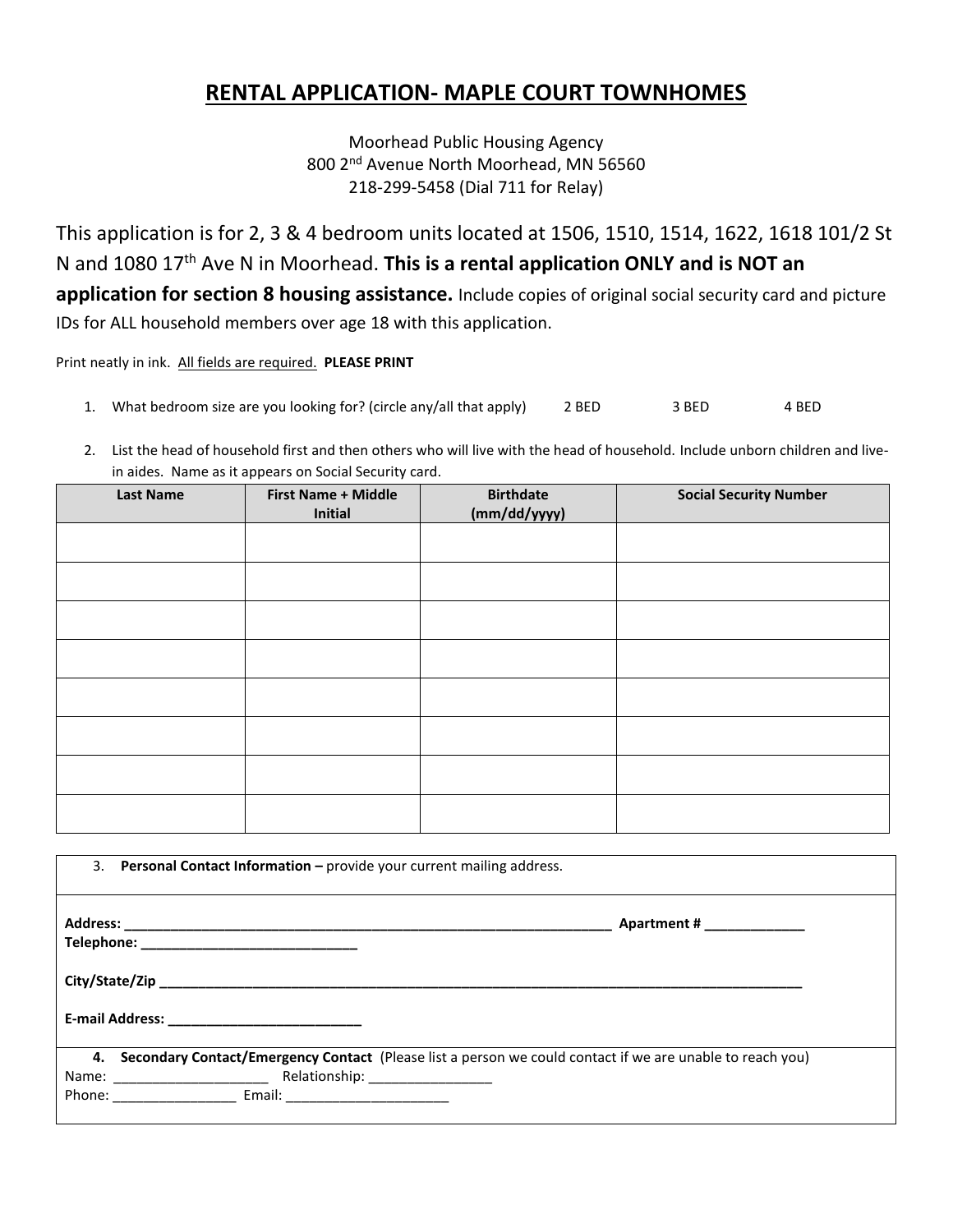5. Are you a current or past recipient of MFIP (MN Family Investment Program)? [ ] Yes [ ] No

| If you are a past recipient, please note the month and year when you last received assistance.                       |
|----------------------------------------------------------------------------------------------------------------------|
| (note- this information is applicable to four units under the MARIF program. MARIF stands for MN Families Affordable |
| Rental Investment Fund).                                                                                             |

6. Have you or anyone in your household ever used a name (including maiden name) other than the one you listed above? [ ] Yes [ ] No If yes, what name (s)?

7. Have you ever been evicted from any tenancy? [ ] Yes [ ] No If yes, when and by whom? \_\_\_\_\_\_\_\_\_\_\_\_\_\_\_\_\_\_\_\_\_\_\_\_\_\_\_\_\_\_\_\_\_\_\_\_\_\_\_\_\_\_\_\_\_\_\_\_\_\_\_\_\_\_\_\_\_\_\_\_\_\_\_\_\_\_\_\_\_\_\_\_\_\_\_\_\_

- 8. Do you need an interpreter? [ ] Yes [ ] No
- 9. What language/dialect do you speak? \_\_\_\_\_\_\_\_\_\_\_\_\_\_\_\_\_\_\_\_\_\_\_\_\_\_\_\_\_\_\_\_\_\_\_\_\_\_\_\_\_\_\_\_\_\_

\_\_\_\_\_\_\_\_\_\_\_\_\_\_\_\_\_\_\_\_\_\_\_\_\_\_\_\_\_\_\_\_\_\_\_\_\_\_\_\_\_\_\_\_\_\_\_\_\_\_\_\_\_\_\_\_\_\_\_\_\_\_\_\_\_\_\_\_\_\_\_\_\_\_\_\_\_

\_\_\_\_\_\_\_\_\_\_\_\_\_\_\_\_\_\_\_\_\_\_\_\_\_\_\_\_\_\_\_\_\_\_\_\_\_\_\_\_\_\_\_\_\_\_\_\_\_\_\_\_\_\_\_\_\_\_\_\_\_\_\_\_\_\_\_\_\_\_\_\_\_\_\_\_\_

- 10. Value of family assets: \$ Assets include bank accounts, Trust Funds, Stocks, Bonds, CD's, IRA's, Retirement Funds, Burial Funds, Life Insurance, and Land or Real Estate.
- 11. Total Monthly Income: \$ Combine Income from all family members. Including income received by children in the household. You may estimate.

## **13. Residence History**

You must provide a **5-year residence history.** Failure to provide complete and accurate information may delay the processing of your application. Include landlord's name, address and phone number – starting with your previous addresses for the past 5 year period. Each listing must include your unit address and dates you lived there. {**Do not leave this blank**}.

|              | Landlord name, address & phone number | List your current address first, then list<br>previous addresses for past five years. | Dates you lived at<br>addresses:<br>Example: (01/2015 -<br>Present) |
|--------------|---------------------------------------|---------------------------------------------------------------------------------------|---------------------------------------------------------------------|
| 1.           |                                       |                                                                                       |                                                                     |
| 2.           |                                       |                                                                                       |                                                                     |
| $\mathbf{3}$ |                                       |                                                                                       |                                                                     |
| 4.           |                                       |                                                                                       |                                                                     |
|              |                                       |                                                                                       |                                                                     |